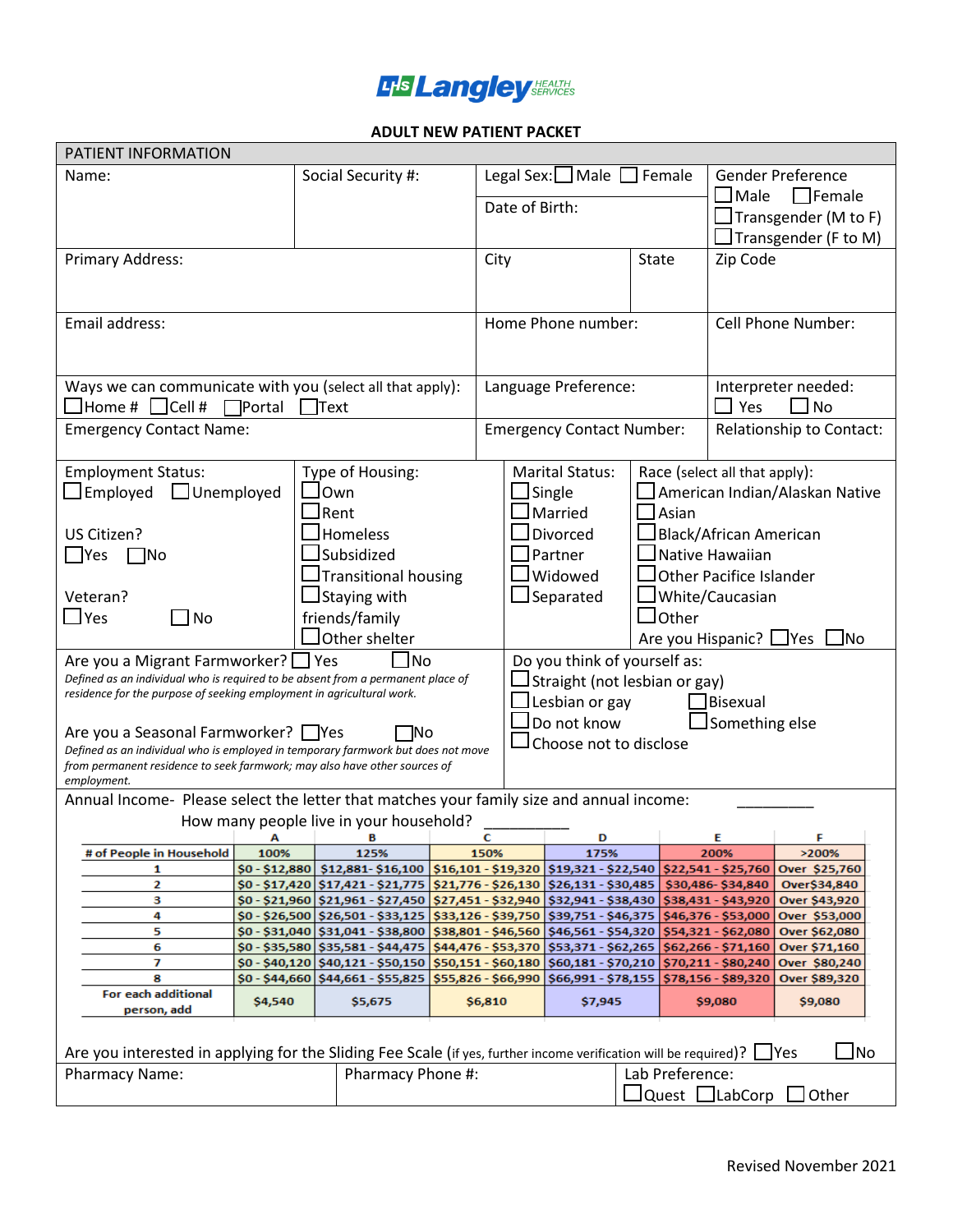# **LHS Langley SERVICES**

| INSURANCE AND GUARANTOR INFORMATION                                              |                       |                          |          |        |           |
|----------------------------------------------------------------------------------|-----------------------|--------------------------|----------|--------|-----------|
| Primary Insurance:                                                               | Policy #:             |                          | Group #: |        |           |
| <b>Subscriber Name:</b>                                                          |                       | Relationship to Patient: |          |        |           |
| Subscriber Date of Birth:                                                        |                       | Subscriber SSN:          |          |        |           |
| Secondary Insurance:                                                             | Policy #:<br>Group #: |                          |          |        |           |
| Subscriber Name:                                                                 |                       | Relationship to Patient: |          |        |           |
| Subscriber Date of Birth:                                                        |                       | Subscriber SSN:          |          |        |           |
| Guarantor/Name of Person Responsible for Payment (if different from subscriber): |                       |                          |          |        |           |
| Address:                                                                         |                       | City:                    |          | State: | Zip Code: |
| Date of Birth:                                                                   |                       | SSN:                     |          |        |           |
| <b>Phone Number:</b>                                                             |                       | Relationship to Patient: |          |        |           |
|                                                                                  |                       |                          |          |        |           |

### CONSENTS AND ACKNOWLEDGEMENTS

#### **Consent for Treatment**

I hereby give consent and authorize examination and treatment at Project Health, Inc. d/b/a Langley Health Services (LHS) for myself, the patient, by the personnel at LHS. The need for the examination and treatment, and the possibility of undesirable side effects, will be explained by the employees of LHS. I understand there is no guarantee or assurance, as to the results which may be obtained, but normal prudent care will be exercised by employees for LHS concerning my diagnosis and treatment.

#### **Consent for Treatment of a Minor** *only complete if patient is under 18 years of age*

I, as the parent or legal guardian of the patient, the consent and authorize treatment of my child. Furthermore, I grant permission for the following individuals to authorize Medical Treatment in my absence:

|         | Relationship to patient:        |
|---------|---------------------------------|
| -       | <b>Relationship to patient:</b> |
| $\cdot$ | <b>Relationship to patient:</b> |

#### **Notice of Privacy Practices**

I acknowledge that I have received the practice's Notice of Privacy which describes the ways in which the practice may use and disclose my healthcare information for its treatment and payment/healthcare operations and other described and permitted uses and disclosures. I understand that I may contact the Compliance Officer if I have a question or complaint. To the extent permitted by law, I consent to the use and disclosure of my information for the purposes described in the practice's Notice of Privacy.

#### **Release of Information**

Reasons for releasing a patient's record include, but are not limited to:

- Insurance company(ies), their agents or other third party payor and/or
- Government or social service agencies which may or will pay for any part of the medical/hospital expenses incurred or
- Authorized representatives of Langley Health Services as mandated by law or
- Alternate care providers, including community agencies and services, as ordered by patient's provider or
- As requested by Patient or Patient's family for post-hospital care

Patient acknowledges and agrees that some, or all, of the patient's records may be accessible through the patient portal and/or the Health Information Exchange. Patient acknowledges and agrees the patient's records will be available to all Langley Health Services affiliated entities and providers, and to non-Langley affiliated providers in compliance with the provisions of meaningful use.

### **Patient Rights, Responsibilities and Information and Patient Centered Medical Home**

I choose to participate in the Patient-Centered Medical Home. These documents are posted in the lobby and on our website:

[www.langleymedicalcenter.com.](http://www.langleymedicalcenter.com/) I acknowledge that I have received or have been allowed to view a copy of each and understand and agree to the terms set forth in the policies.

#### **After Hours Non-Emergency Services**

Patients have after-hour access to on-call Langley Health Services providers 24 hours a day, seven days a week through an answering service by calling (352) 793-5900. For medication refills, please contact your pharmacy or Langley Health Services during normal business hours. For emergency services, call 911 or go to the nearest hospital emergency room.

#### **Residents, Students and Observers**

I understand that Project Health, Inc. d/b/a Langley Health Services (LHS) supports the education of medical professionals and maintains Students that may assist in relation to care. I understand that in accordance with LHS federal regulations & accreditation, as well as educational training, residents, students and observers may be present in patient care areas.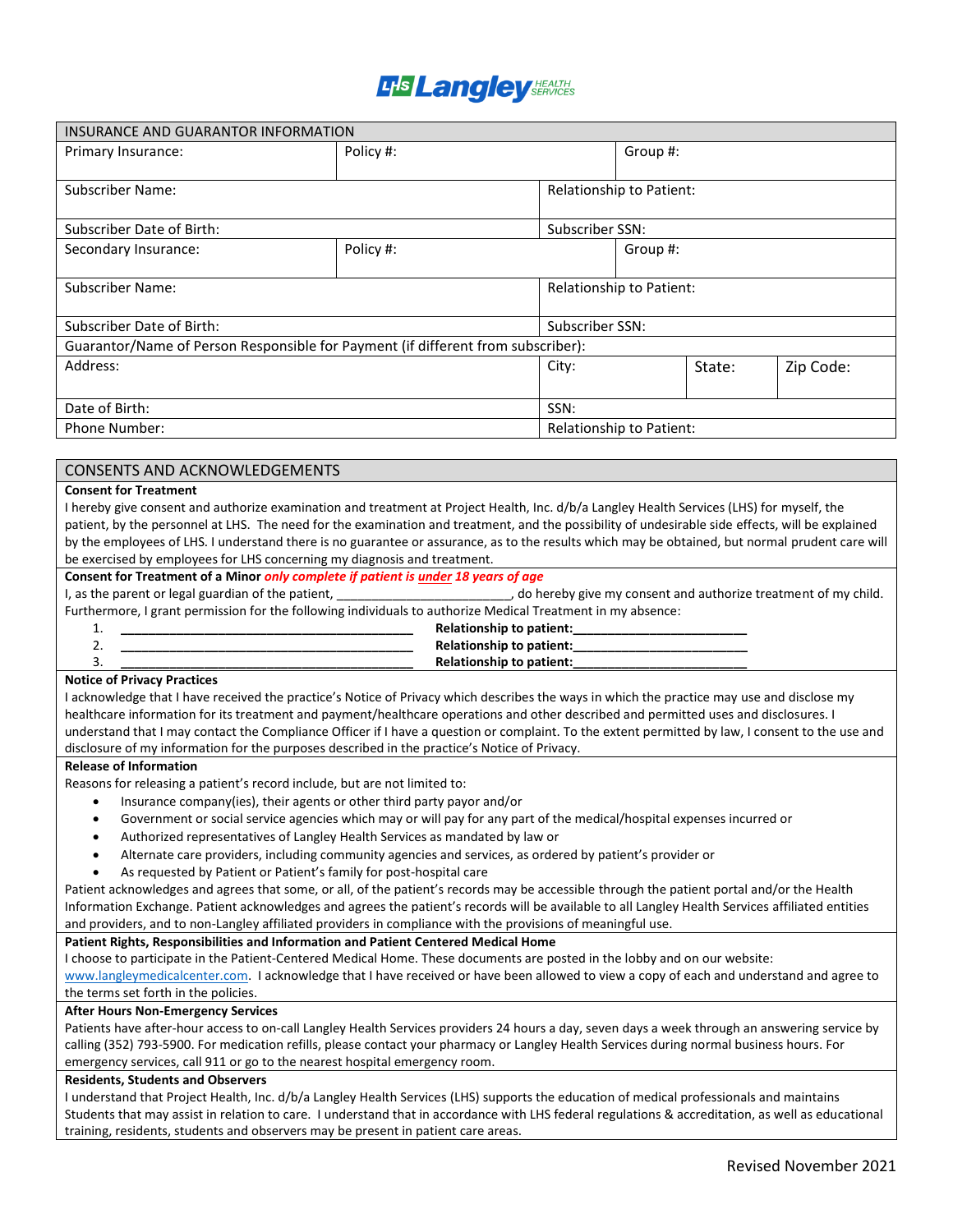# **L<sub>is</sub> Langley SERVICES</mark>**

### **Notice of Policy Regarding Advanced Directives** *only for patients over 18 years of age*

Advanced Directives are legal statements that indicate the type of medical treatment wanted or not wanted in the event an individual is unable to make decisions as well as who is authorized to make those decisions for them. Advance directives are made and witnessed prior to the occurrence of any serious injury, possible life threatening event, or certain surgical procedures.

In accordance with federal and state law, this serves as notification that we will set aside your advance directive in the event you experience a life threatening event while at one of the Langley Health Services locations and you will be transferred to a higher level of care.

By signing below, you agree and understand this as notification. Please indicate below whether or not you have an advanced directive or if you would like to receive information on advance directives.

 $\Box$ I have an advanced directive.

□I do not have an advanced directive.

 $\Box$ I would like to receive information on advanced directives.

### **Consent for Use and Disclosure of Protected Health Information (PHI)**

Project Health, Inc. d/b/a Langley Health Services (LHS) is committed to ensuring the privacy and confidentiality of your medical information. To assist us in protecting your privacy, please complete the following information:

| (Check Yes or No)                                                | Yes | No |
|------------------------------------------------------------------|-----|----|
| May we leave a clinical message if no answer?                    |     |    |
| May we leave a billing concern message if no answer?             |     |    |
| May we send an appointment reminder using text messaging?        |     |    |
| If yes, what is your cell phone carrier?                         |     |    |
| May we send you an email regarding reminders and clinical notes? |     |    |

May we leave information with someone other than you regarding your medical care (medication changes, laboratory results, appointments, etc? Yes (If yes, place list the name(s) in the space(s) below) No  $\Box$ 

|      | . .          |                     |
|------|--------------|---------------------|
| Name | Relationship | <b>Phone Number</b> |
|      |              |                     |
|      |              |                     |
|      |              |                     |
|      |              |                     |
|      |              |                     |
|      |              |                     |

\*\*You have the right to revoke whom we talk with about your health care at anytime. Please complete a new consent.

**Assignment of Medicare Benefit** *only for patients covered by Medicare*

I certify that the information given by me in applying for payment under Title XVIII of the Social Security Act is correct. I authorize any holder of medical information about me to release to the Social Security Administration or its intermediaries or carriers any information needed for this or a related Medicare claim. I request that payment or authorized benefits be made on my behalf. I assign the benefits payable for physician services or authorize such physician or organization to submit a claim to Medicare and request payment of medical insurance benefits to the party who accepts assignment. I permit a copy of this authorization to be used in place of the original, as long as I receive services at LHS. I understand that I am responsible for my co-insurance amount on Medicare coverable services. I further understand that the Part B deductible does not apply to FQHC services; however, should I receive services that are non-covered under FQHC, I will be responsible for the part B deductible. I have completed a copy of the Medicare Secondary Payor (MSP) Questionnaire.

**Consent for Transfer of Biological Specimen** Florida law (Section 817.5655, Florida Statutes) prohibits the sale or transfer of a person's biological specimen from which DNA can be extracted to a third party without the express consent of such person. During the course of your care at Langley Health Services, it may be medically necessary to obtain a blood, urine, stool, tissue or other type of biological specimen for analysis. This analysis will not involve the examination of your DNA to identify the presence and composition of genes in your body. After the analysis has been performed and the sample is no longer needed, it will be stored as medical waste and then transferred to a third party for disposal in accordance with all local, state and federal requirements. It may also be the case that a biological specimen (such as blood, urine, hair, bodily fluids, etc.) from you may be deposited on medical instruments, bedding, clothing or other objects. These objects may then be transferred to a third party for cleaning or disposal. By signing this document, you affirmatively state that it is your intentional decision to consent to the transfer of all biological specimens collected by or deposited with Langley Health Services to a third party as set forth above. This consent does not authorize the sale or transfer of a biological specimen for the purpose of DNA analysis.

I understand I may revoke this consent in writing at any time. When the consent is revoked it will only affect my health information from that point on.

**By signing below, I verify this information to be true to the best of my ability. Additionally, I agree, understand, and consent to all items in the Consents and Acknowledgements section.**

| REQUIRED SIGNATURES                             |               |
|-------------------------------------------------|---------------|
| Signature of Patient/Guardian:                  | Today's Date: |
| Signature of Langley Health Services' Employee: | Today's Date: |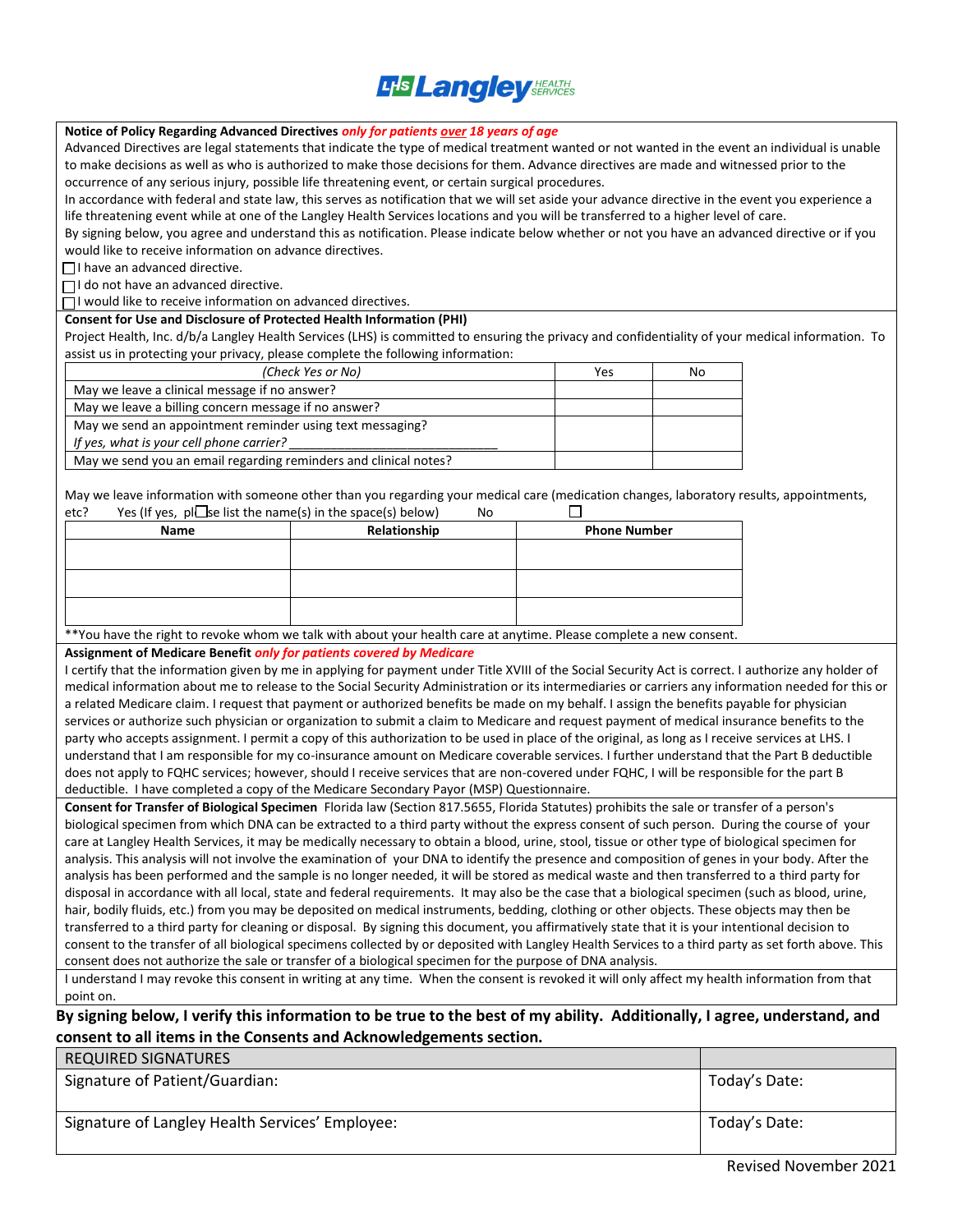# *LT-S Langley HEALTH*

## **ADULT MEDICAL HISTORY- please give this page to your clinical staff team member**

|                      | ADOLI IVILDICAL HIJTONT- PICASC KIVC GIIS PAKC TO YOUI CHINCAI STATI TCAHI HICHINCI |                        |               |                         |                                                    |  |  |
|----------------------|-------------------------------------------------------------------------------------|------------------------|---------------|-------------------------|----------------------------------------------------|--|--|
| <b>Patient Name:</b> |                                                                                     |                        |               |                         | Date of Birth:                                     |  |  |
|                      |                                                                                     |                        |               |                         |                                                    |  |  |
|                      |                                                                                     | <b>MEDICAL HISTORY</b> |               |                         | <b>FAMILY INFORMATION</b>                          |  |  |
|                      | <b>Patient</b>                                                                      | <b>Mother</b>          | <b>Father</b> | Sibling/<br>Grandparent | Father: Living $\Box$ Yes $\Box$ No<br>Age:        |  |  |
| Thyroid              |                                                                                     |                        |               |                         | Mother: Living Yes No<br>Age:                      |  |  |
| <b>Diabetes</b>      |                                                                                     |                        |               |                         | Siblings, How many:<br>Living $\Box$ Yes $\Box$ No |  |  |
| High Blood Pressure  |                                                                                     |                        |               |                         | Children, How many:<br>Living $\Box$ Yes $\Box$ No |  |  |
| Heart disease        |                                                                                     |                        |               |                         |                                                    |  |  |
| Stroke               |                                                                                     |                        |               |                         | ALLERGIES (list all known)                         |  |  |
| Kidney disease       |                                                                                     |                        |               |                         |                                                    |  |  |

Epilepsy **Example 2018** SURGERIES (list all known)

| <b>FOR WOMEN ONLY</b>          |                      | <b>FOR MEN ONLY</b>                     |
|--------------------------------|----------------------|-----------------------------------------|
| Date of last menstrual period: |                      | Date of last prostate test:             |
| Date of last pap smear:        |                      | Date of last PSA:                       |
| Date of last mammogram:        |                      | Date of last colonoscopy/sigmoidoscopy: |
| Are you currently taking birth | $\Box$ Yes $\Box$ No |                                         |
| control?                       | If yes, type:        |                                         |
| Date of last                   |                      |                                         |
| colonoscopy/sigmoidoscopy:     |                      |                                         |

Liver disease Mental illness Glaucoma Cataracts

**Osteoporosis** Asthma COPD Migraine HIV/AIDS Cancer Other

| <b>FOR MEN ONLY</b>                     |  |
|-----------------------------------------|--|
| Date of last prostate test:             |  |
| Date of last PSA:                       |  |
| Date of last colonoscopy/sigmoidoscopy: |  |

| <b>RISK FACTORS</b>                                   |                                                     |  |
|-------------------------------------------------------|-----------------------------------------------------|--|
| Tobacco use? $\Box$ Current $\Box$ Former<br>l lNever | Drug use? $\Box$ Current $\Box$ Former $\Box$ Never |  |
| Alcohol use? □ Current □ Former □ Never               | HIV High Risk Behavior? Ves ∩No                     |  |
| Caffeine use- how many cups/day?                      | Exercise- how many times per week?                  |  |
| Sleep-how many hours/day?                             | Daily Aspirin Use? 2 Yes 2No                        |  |
| Seatbelt use? $\Box$ Yes $\Box$ No                    | Sun Exposure? ■ Yes<br>- I No                       |  |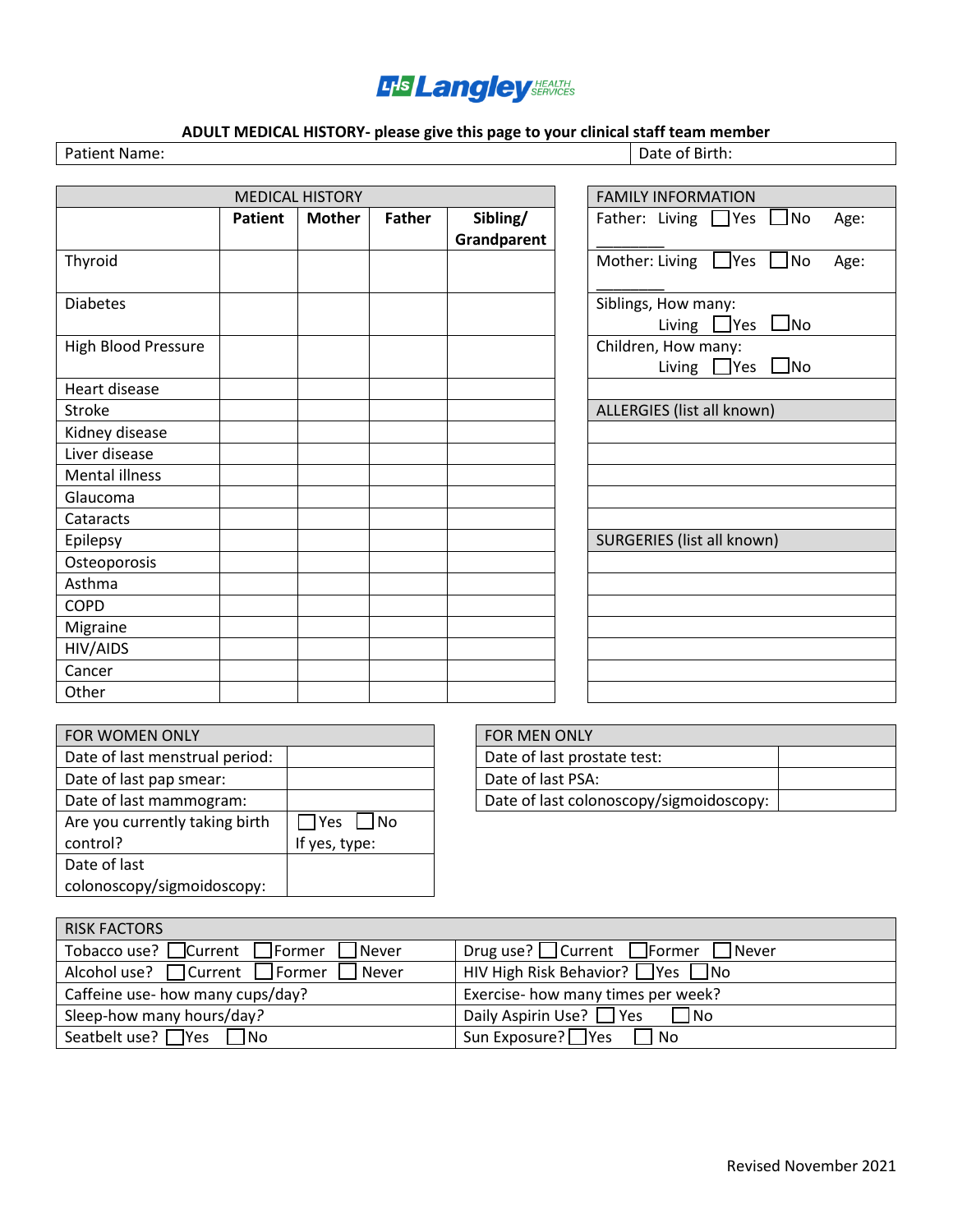# **LHS Langley SERVICES**

## **Patient's Bill of Rights and Responsibilities**

## **PATIENT RIGHTS**

• A patient has the right to be treated with courtesy and respect, with appreciation of his or her individual dignity, and with protection of his or her need for privacy.

- A patient has the right to a prompt and reasonable response to questions and requests.
- A patient has the right to know who is providing medical services and who is responsible for his or her care.

• A patient has the right to know what patient support services are available, including whether an interpreter is available if he or she does not speak English.

• A patient has the right to know that rules and regulations apply to his or her conduct.

• A patient has the right to know to be given by the health care provider information concerning diagnosis, planned course of treatment, alternatives, risks, and prognosis.

- A patient has the right to refuse any treatment, except as otherwise provided by law.
- A patient has the right to be given, upon request, full information and necessary counseling on the availability of known financial resources for his or her care.

• A patient who is eligible for Medicare has the right to know, upon request and in advance of treatment whether the health care provider or health care facility accepts the Medicare assignment rate.

• A patient has the right to receive, upon request, prior to treatment, a reasonable estimate of charges for medical care.

• A patient has the right to receive a copy of a reasonably clear and understandable, itemized bill and, upon request, to have the charges explained.

• A patient has the right to impartial access to medical treatment or accommodations, regardless of race, national origin, religion, physical handicap, or source of payment.

• A patient has the right to pain relief.

• A patient has the right to know if medical treatment is for purposes of experimental research and to give his or her consent or refusal to participate in such experimental research.

• A patient has the right to provide feedback, whether negative or positive, regarding the service that was received.

• A patient has the right to express grievances regarding any violation of his or her rights, as stated in Florida law, through the grievance

- procedure of the health care provider or health care facility which served him or her and to the appropriate licensing agency.
- A patient has the right to change providers if other qualified providers are available.
- A patient has a right to have his or her prescriptions filled at their pharmacy of choice.
- A patient has the right to information and an explanation regarding the Patient Centered Medical Home approach to care.
- A patient has the right to obtain information and forms related to Advanced Directives (living will and health care surrogate designation).

## **PATIENT RESPONSIBILITIES**

• A patient is responsible for providing complete and accurate information to the best of their ability about their health to the health care provider. Information will include any medications taken, including over-the-counter products and dietary supplements, allergies, sensitivities, present complaints, past illnesses, hospitalizations, and other matters relating to his or her care.

• A patient is responsible for reporting unexpected changes in his or her condition to the health care provider.

• A patient is responsible for reporting to the health care provider whether he or she comprehends a contemplated course of action and what is expected of him or her.

• A patient is responsible for following the agreed-upon treatment plan prescribed by the health care provider and participate in their care.

• A patient is responsible to provide a responsible adult to provide transportation home and to remain with patient as directed by the provider or as indicated on discharge instructions.

• A patient is responsible for keeping appointments and, when unable to do so for any reason, for notifying the healthcare provider or health care facility.

- A patient is responsible for his or her actions if he or she refuses treatments or does not follow the provider's instructions.
- A patient is responsible for assuring that the financial obligations of his or her health care are fulfilled as promptly as possible.
- A patient is responsible for the need to accept personal financial responsibility for any charges not covered by insurance.

• A patient is responsible for following health care facility rules and regulations affecting patient care and to behave respectfully toward all health care professionals and staff, as well as other patients and visitors.

• If participating in the Patient Centered Medical Home, a patient is responsible for talking with his/her team about health questions, sharing past health care successes and challenges, telling the team about other health care professionals that care for him/her, following the health care plan that has been discussed, making sure he/she understands the plan and asks questions if not understanding, telling the team if you are having trouble sticking with the care plan, and speaking up if the care plan is not working so together changes can be made, if needed.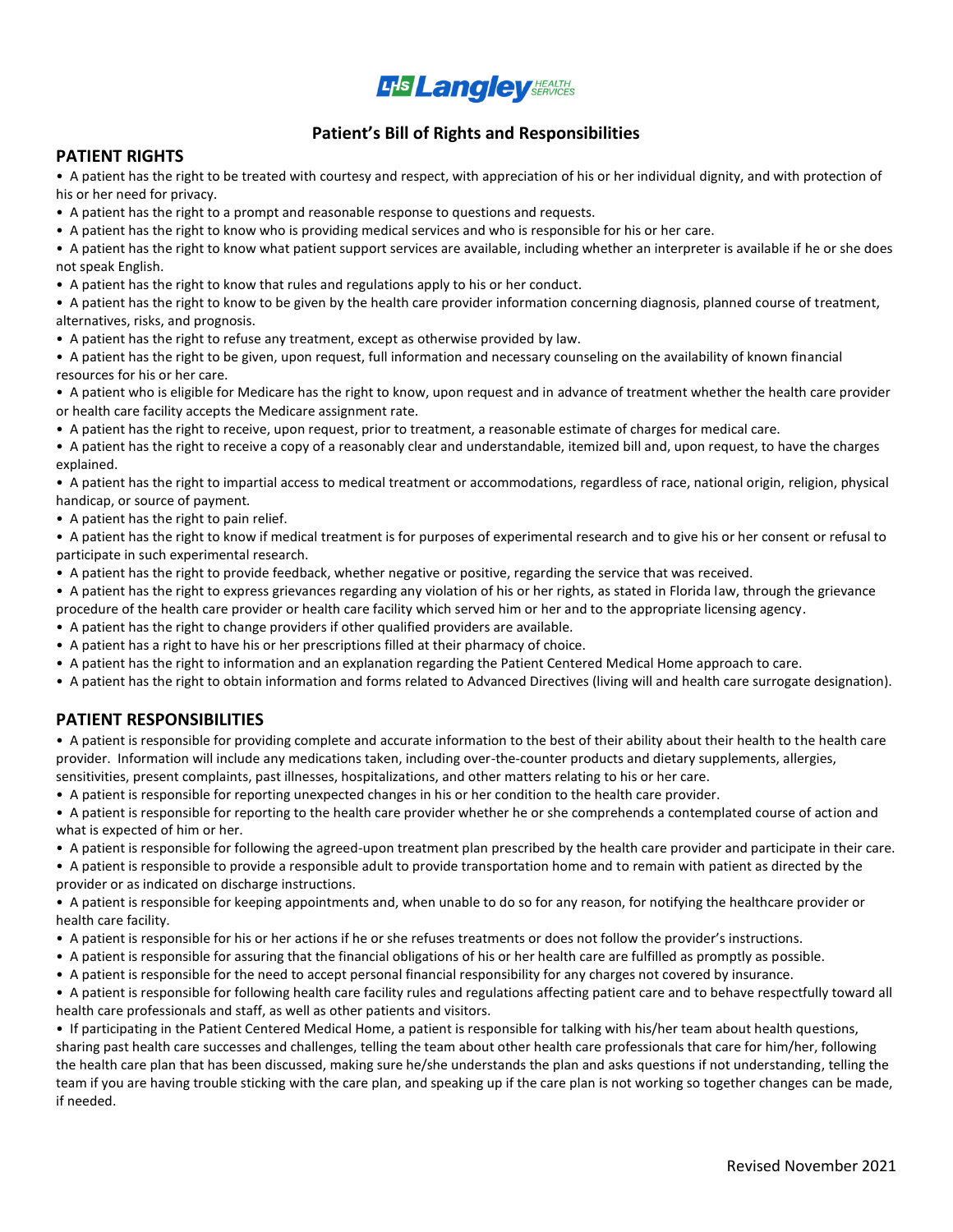

## **Notice of Privacy Practices Effective September 30, 2013**

## *This notice describes how medical information about you may be used and disclosed and how you can get access to this information. Please review this notice carefully.*

Your medical record may contain personal information about your health. This information may identify you and relate to your past, present or future physical or mental health condition and related health care services and is called Protected Health Information (PHI). This Notice of Privacy Practices describes how we may use and disclose your PHI in accordance with applicable law. It also describes your rights regarding how you may gain access to and control your PHI. We are required by law to maintain the privacy of PHI and to provide you with notice of our legal duties and privacy practices with respect to PHI. We are required to abide by the terms of this Notice of Privacy Practices. We reserve the right to change the terms of our Notice of Privacy Practices at any time. Any new Notice of Privacy Practices will be effective for all PHI that we maintain at that time. We will provide you with a copy of the revised Notice of Privacy Practices by posting a copy on our website, sending a copy to you in the mail upon request or providing one to you at your next appointment.

## **How we may use and disclose health care information about you:**

- **For Care or Treatment**: Your PHI may be used and disclosed to those who are involved in your care for the purpose of providing, coordinating, or managing your services. This includes consultation with clinical supervisors or other team members. Your authorization is required to disclose PHI to any other care provider not currently involved in your care. *Example: If another physician referred you to us, we may contact that physician to discuss your care. Likewise, if we refer you to another physician, we may contact that physician to discuss your care or they may contact us.*
- **For Payment:** Your PHI may be used and disclosed to any parties that are involved in payment for care or treatment. If you pay for your care or treatment completely out of pocket with no use of any insurance, you may restrict the disclosure of your PHI for payment. *Example: Your payer may require copies of your PHI during the course of a medical record request, chart audit or review.*
- **For Business Operations:** We may use or disclose, as needed, your PHI in order to support our business activities including, but not limited to, quality assessment activities, employee review activities, licensing, and conducting or arranging for other business activities. We may also disclose PHI in the course of providing you with appointment reminders or leaving messages on your phone or at your home about questions you asked or test results. *Example: We may share your PHI with third parties that perform various business activities (e.g., Council on Accreditation or other regulatory or licensing bodies) provided we have a written contract with the business that requires it to safeguard the privacy of your PHI.*
- **Required by Law:** Under the law, we must make disclosures of your PHI available to you upon your request. In addition, we must make disclosures to the Secretary of the Department of Health and Human Services for the purpose of investigating or determining our compliance with the requirements of the Privacy Rule, if so required.
- **Without Authorization**: Applicable law and ethical standards permit us to disclose information about you without your authorization only in a limited number of other situations. Examples of some of the types of uses and disclosures that may be made without your authorization are those that are:
	- $\circ$  Required by Law, such as the mandatory reporting of child abuse or neglect or mandatory government agency audits or investigations (such as the health department)
	- o Required by Court Order
	- o Necessary to prevent or lessen a serious and imminent threat to the health or safety of a person or the public. If information is disclosed to prevent or lessen a serious threat it will be disclosed to a person or persons reasonably able to prevent or lessen the threat, including the target of the threat.
- **Verbal Permission:** We may use or disclose your information to family members that are directly involved in your receipt of services with your verbal permission.
- **With Authorization**: Uses and disclosures not specifically permitted by applicable law will be made *only with your written authorization*, which may be revoked. Your explicit authorization is required to release psychotherapy notes and PHI for the purposes of marketing, subsidized treatment communication and for the sale of such information.
- **Your rights regarding your PHI**
- You have the following rights regarding PHI we maintain about you. To exercise any of these rights, please submit your request in writing to our Privacy Officer:
	- **Right of Access to Inspect and Copy**. You have the right, which may be restricted only in exceptional circumstances or with documents released to us, to inspect and copy PHI that may be used to make decisions about service provided.